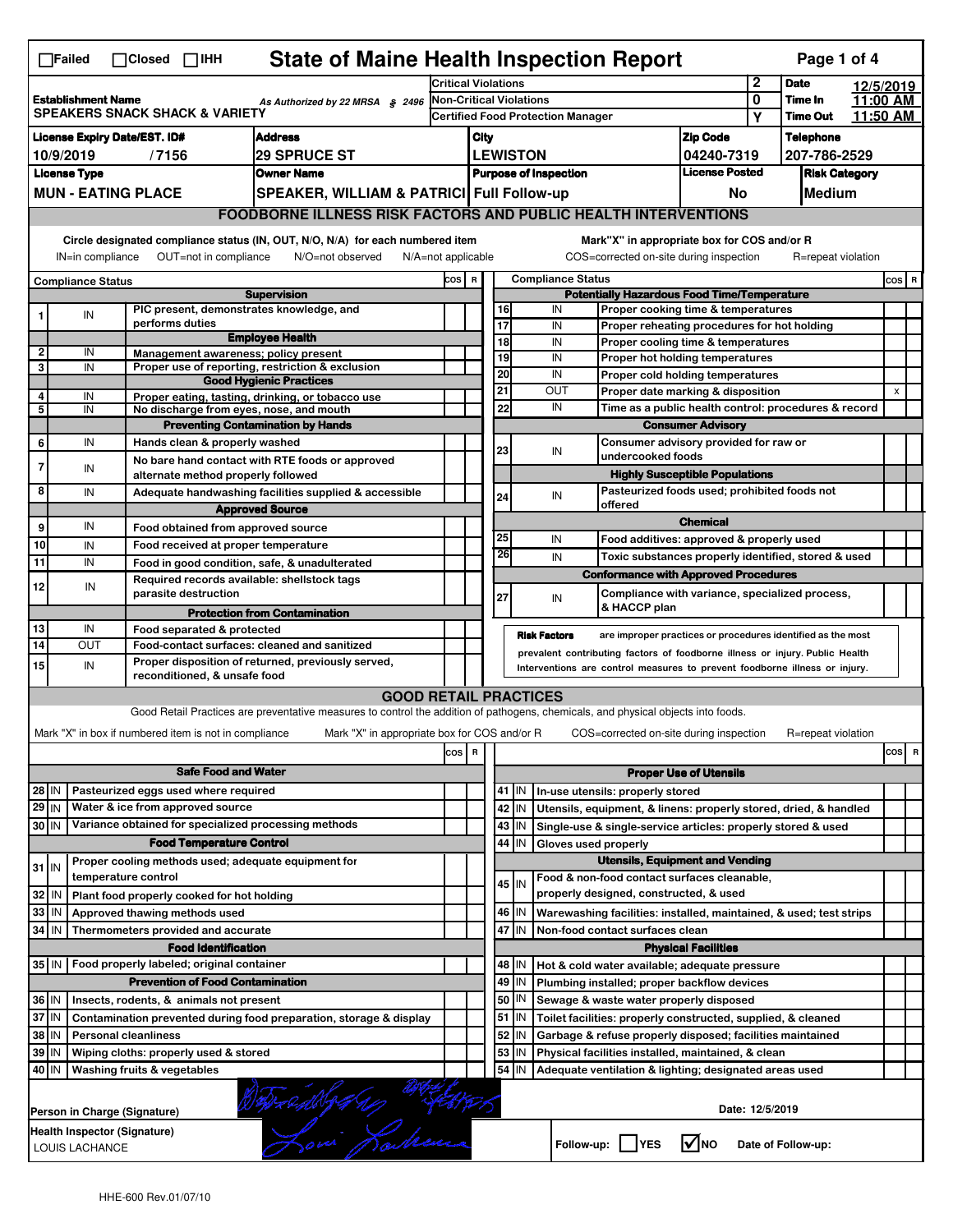|                                                    |                                       |                      |  | <b>State of Maine Health Inspection Report</b> |                   |  |                        | Page 2 of 4                      |
|----------------------------------------------------|---------------------------------------|----------------------|--|------------------------------------------------|-------------------|--|------------------------|----------------------------------|
| <b>Establishment Name</b>                          | As Authorized by 22 MRSA § 2496       |                      |  |                                                | 12/5/2019<br>Date |  |                        |                                  |
| <b>SPEAKERS SNACK SHACK &amp; VARIETY</b>          |                                       |                      |  |                                                |                   |  |                        |                                  |
| License Expiry Date/EST. ID#<br>10/9/2019<br>/7156 | <b>Address</b><br><b>29 SPRUCE ST</b> |                      |  | City / State<br><b>LEWISTON</b>                | /ME               |  | Zip Code<br>04240-7319 | <b>Telephone</b><br>207-786-2529 |
|                                                    |                                       |                      |  | <b>Temperature Observations</b>                |                   |  |                        |                                  |
| Location                                           | <b>Temperature</b>                    |                      |  |                                                | <b>Notes</b>      |  |                        |                                  |
| Air temp                                           | $37*$                                 | Deli case            |  |                                                |                   |  |                        |                                  |
| Pickles                                            | $40*$                                 | Sandwich unit cooler |  |                                                |                   |  |                        |                                  |
| <b>Bleach solution</b>                             | 50-99 ppm                             | Sanitizer bucket     |  |                                                |                   |  |                        |                                  |
| Creamer                                            | $40*$                                 | 3 door Coke cooler   |  |                                                |                   |  |                        |                                  |
| Air temp                                           | $38*$                                 | Milk cooler          |  |                                                |                   |  |                        |                                  |
| Water                                              | $114*$                                | Hand wash sink       |  |                                                |                   |  |                        |                                  |

| Chicken salad | $37*$ | Household refrigerator |
|---------------|-------|------------------------|
|               |       |                        |



**Date: 12/5/2019**

**Health Inspector (Signature)**  LOUIS LACHANCE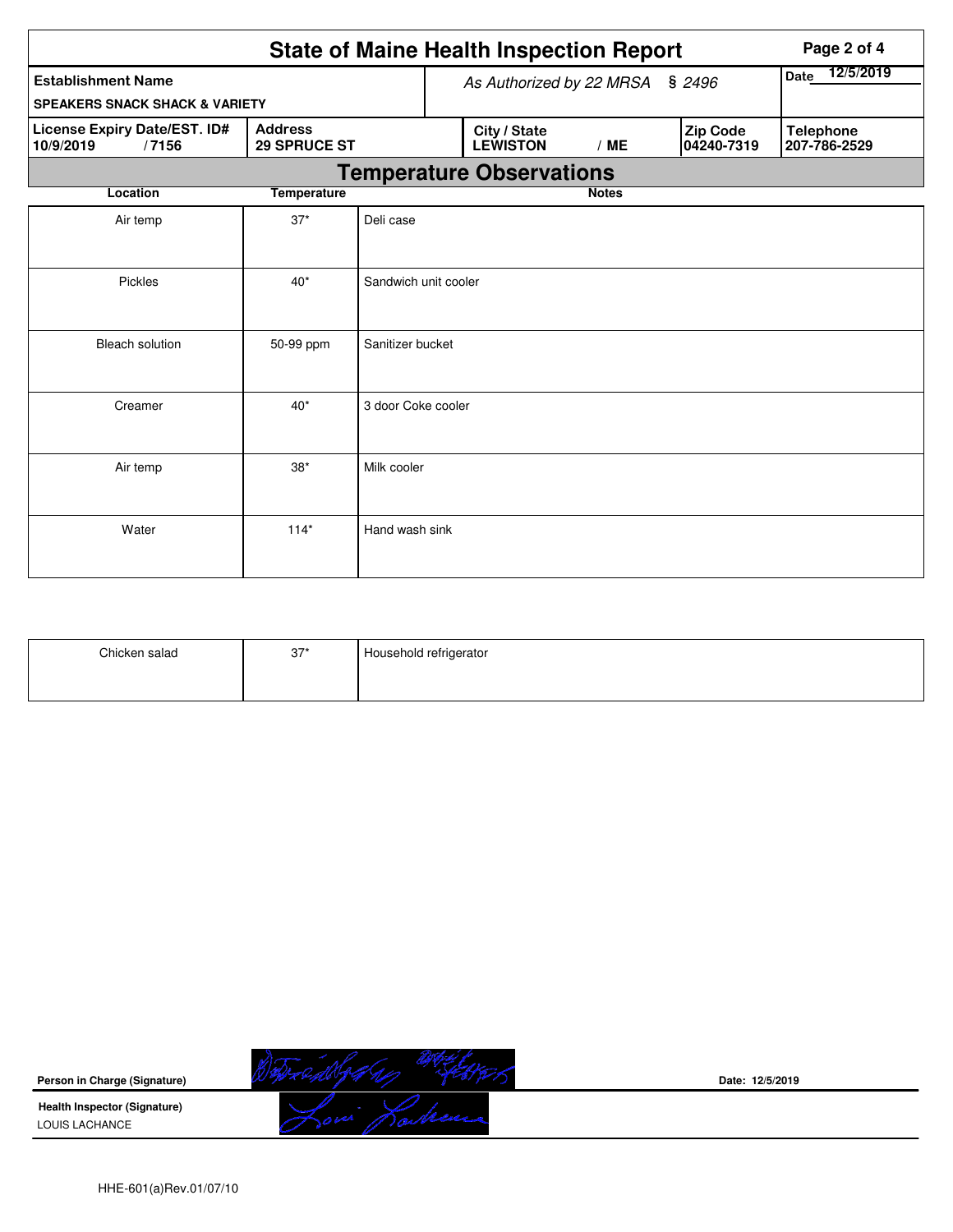| <b>State of Maine Health Inspection Report</b><br>Page 3 of 4                                                                                      |                                       |                                 |           |                               |  |  |  |  |  |  |
|----------------------------------------------------------------------------------------------------------------------------------------------------|---------------------------------------|---------------------------------|-----------|-------------------------------|--|--|--|--|--|--|
| Date<br><b>Establishment Name</b><br><b>SPEAKERS SNACK SHACK &amp; VARIETY</b>                                                                     |                                       |                                 |           |                               |  |  |  |  |  |  |
| License Expiry Date/EST. ID#<br>10/9/2019<br>/7156                                                                                                 | <b>Address</b><br><b>29 SPRUCE ST</b> | City / State<br><b>LEWISTON</b> | <b>ME</b> | <b>Zip Code</b><br>04240-7319 |  |  |  |  |  |  |
| <b>Observations and Corrective Actions</b>                                                                                                         |                                       |                                 |           |                               |  |  |  |  |  |  |
| Violations cited in this report must be corrected within the time frames below, or as stated in sections<br>8-405.11 and 8-406.11 of the Food Code |                                       |                                 |           |                               |  |  |  |  |  |  |
| 14: 4-601.11.(A): C: Equipment food-contact surfaces and utensils are not clean to sight and touch.                                                |                                       |                                 |           |                               |  |  |  |  |  |  |

INSPECTOR NOTES: Fryed food draining rack has large grease build up. Wash, rinse and sanitize daily.

21: 3-501.18.(A): C: PHF, Ready-to-Eat food not discarded when food exceeds temperature and time combination as specified in 3-501.17.(A).

INSPECTOR NOTES: Prepared chicken salad held beyond discard date. Discard product 6 days after made date. \*COS

**Person in Charge (Signature) Health Inspector (Signature)**  LOUIS LACHANCE

**Date: 12/5/2019**